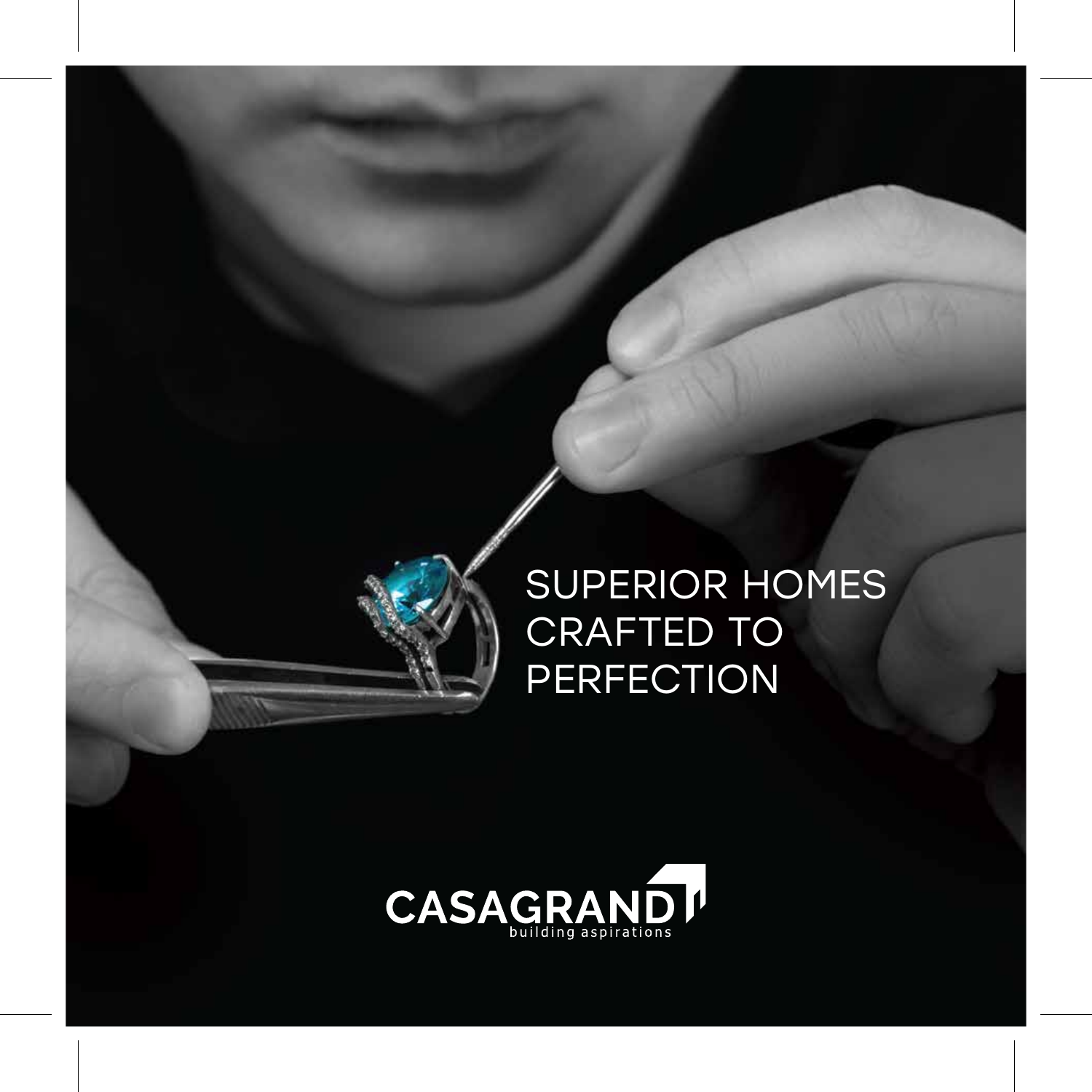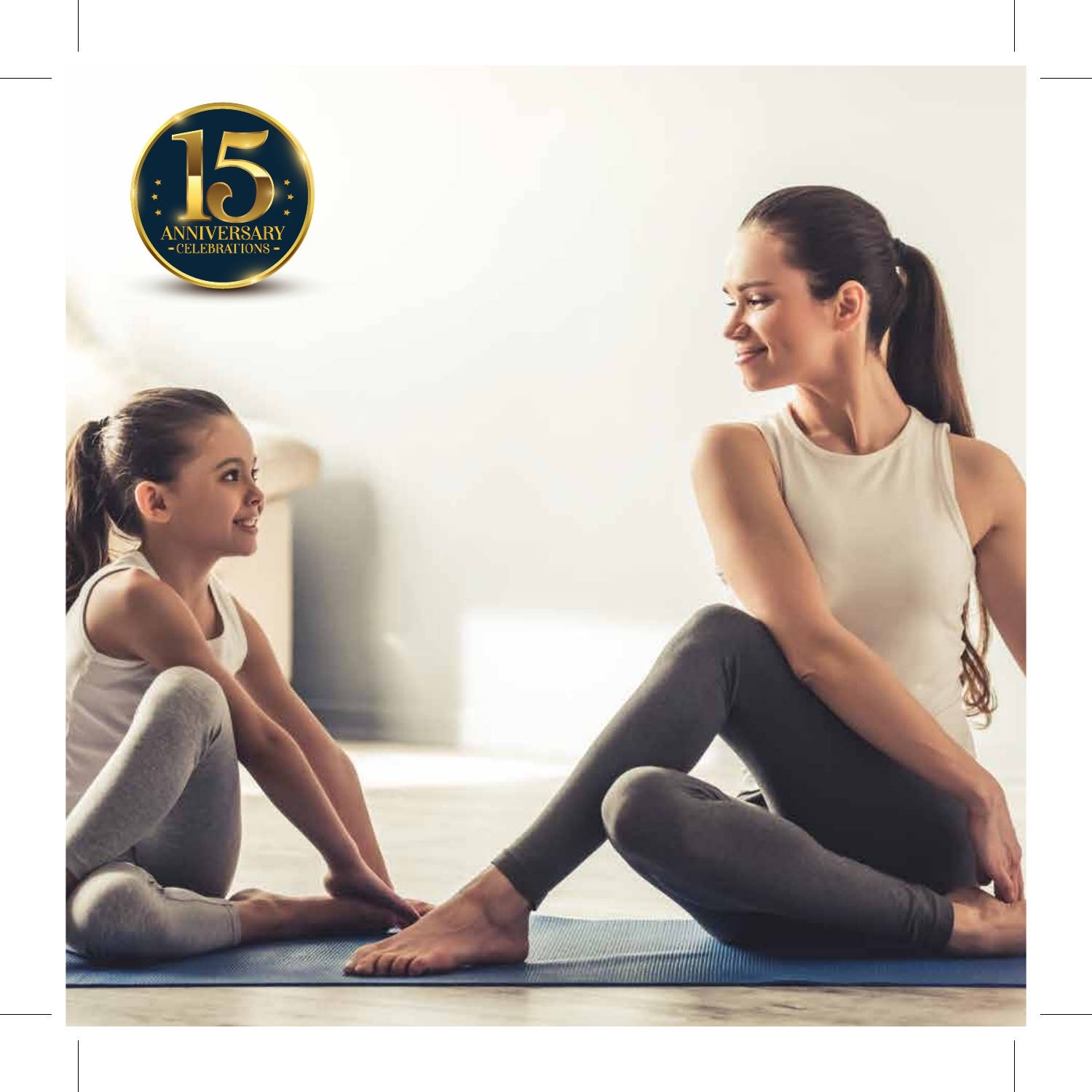Casagrand Builder Private Limited is a real estate enterprise committed to building aspirations and delivering value. In the last fifteen years, we have developed over 20 million sqft of prime residential real estate across Chennai, Bengaluru, and Coimbatore. Over 15,000 happy families across 90+ landmark properties stand testimony to our commitment.

In the sixteenth year of our journey, we at Casagrand are all set to progress further forward with projects worth over ₹6500 crores in the pipeline

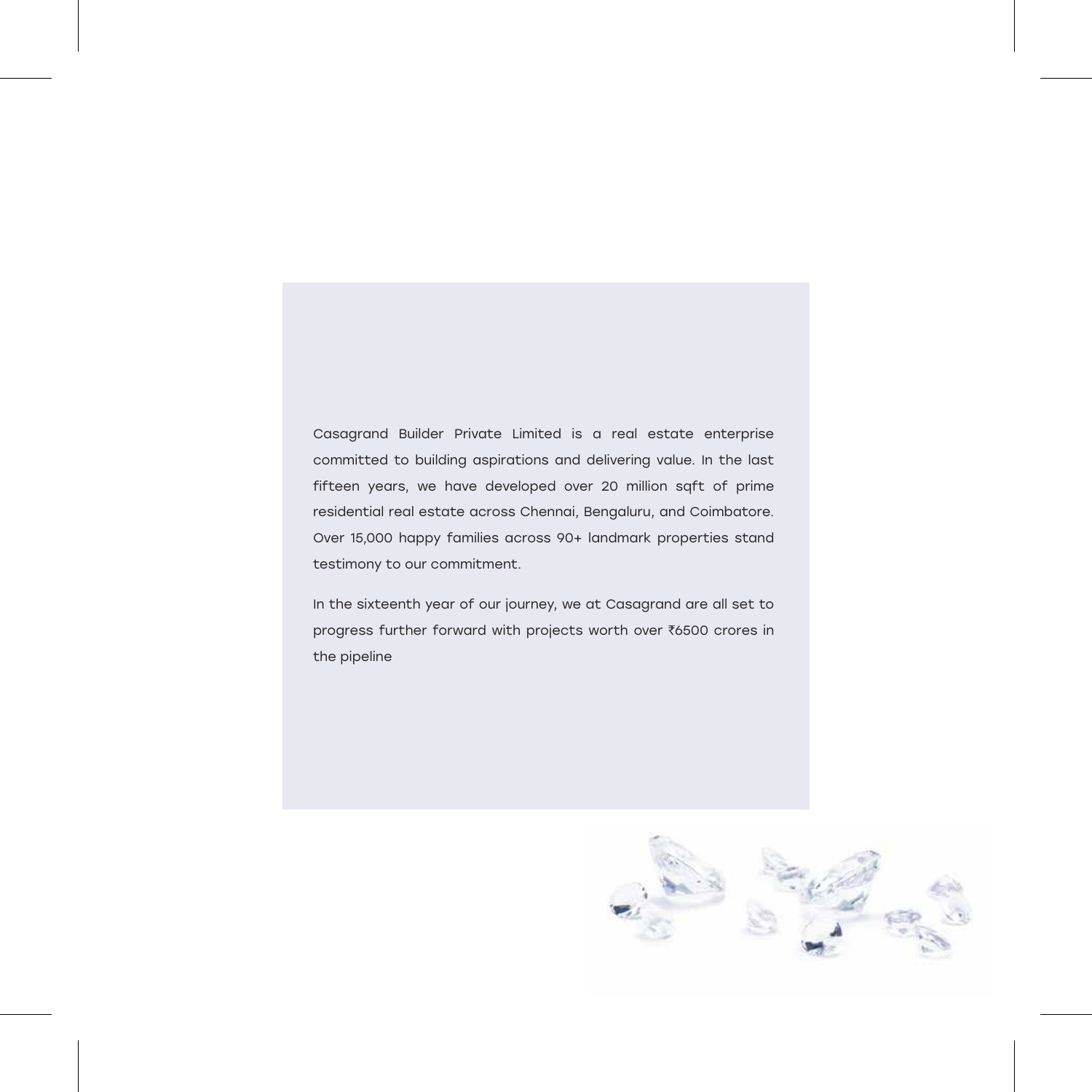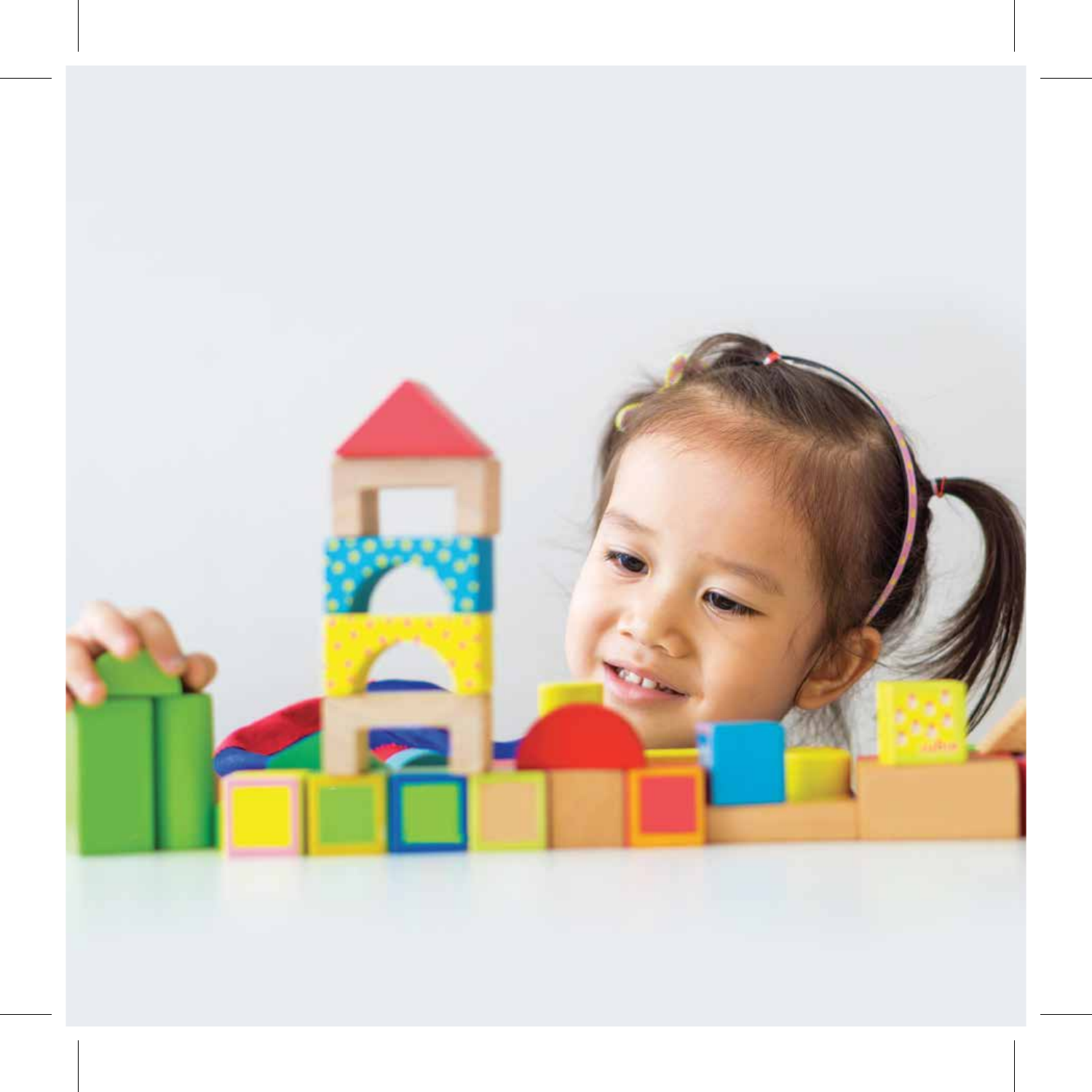

## VISION

We are in pursuit of customer delight through excellence in product, highest standards in quality, and on-time delivery.

### MISSION

- To be a 3000 crore turnover company by 2021
- To be a pan South India player through a position of dominance/relevance in each of the geographies
- Continue to be the most preferred employer
- To be the most trusted real estate brand by 2021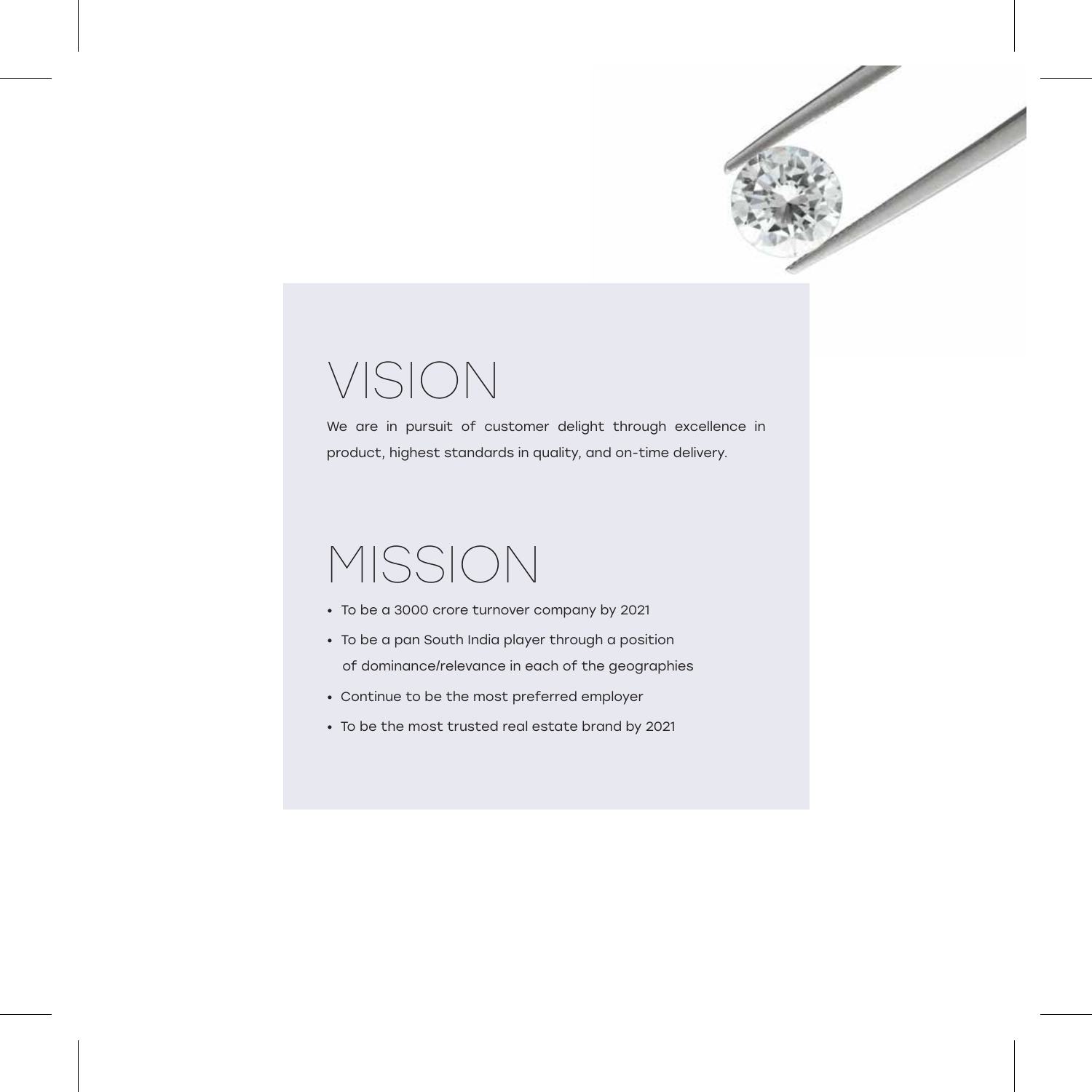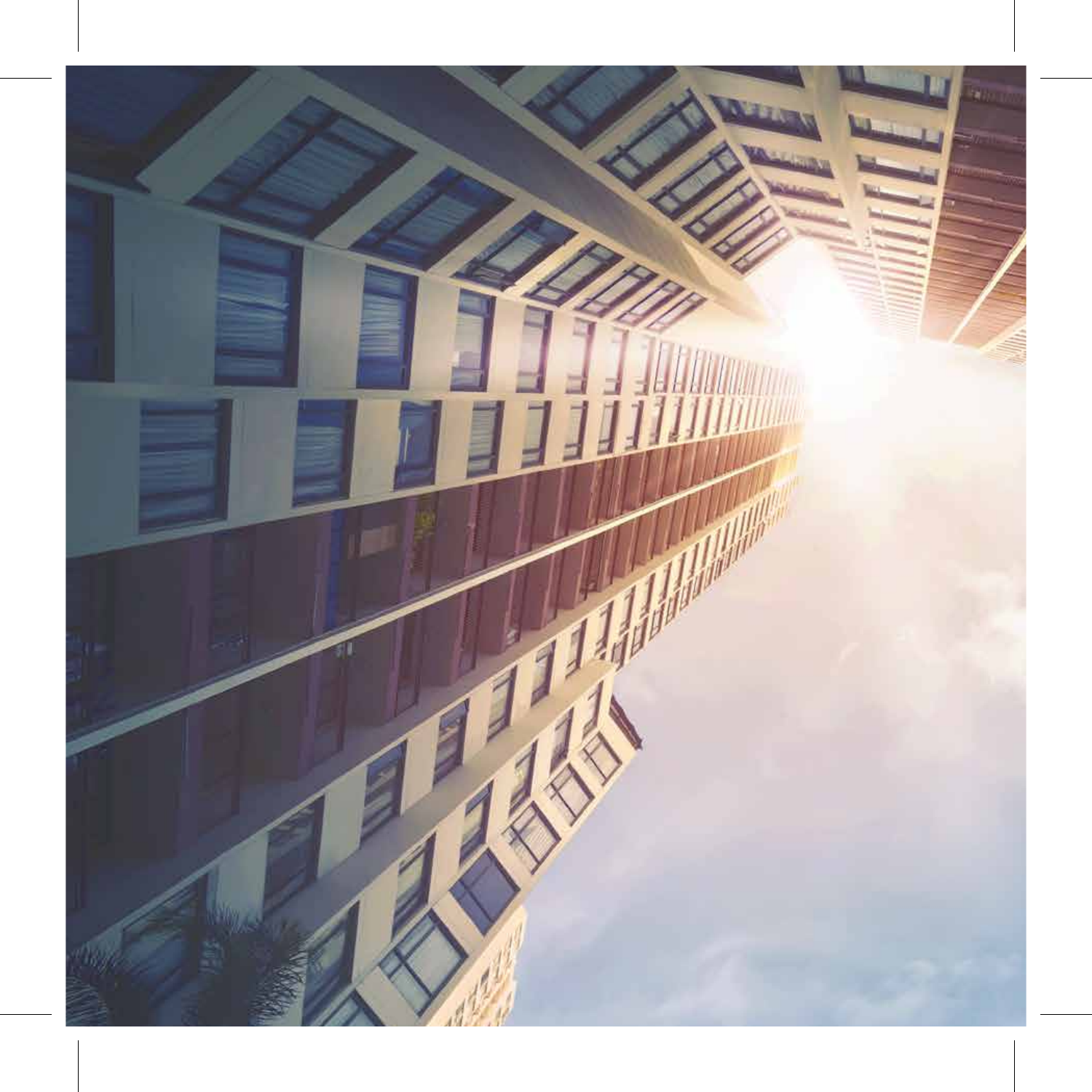# GROWTH STORY

- Over 15 years of building aspirations
- 20 million sft developed
- Over 15000 happy families
- 90+ landmark residential projects
- Operations in Chennai, Bengaluru and Coimbatore

#### ADVANTAGE

- Ethical and trustworthy
- Great design and aesthetics
- Quality
- Value for money

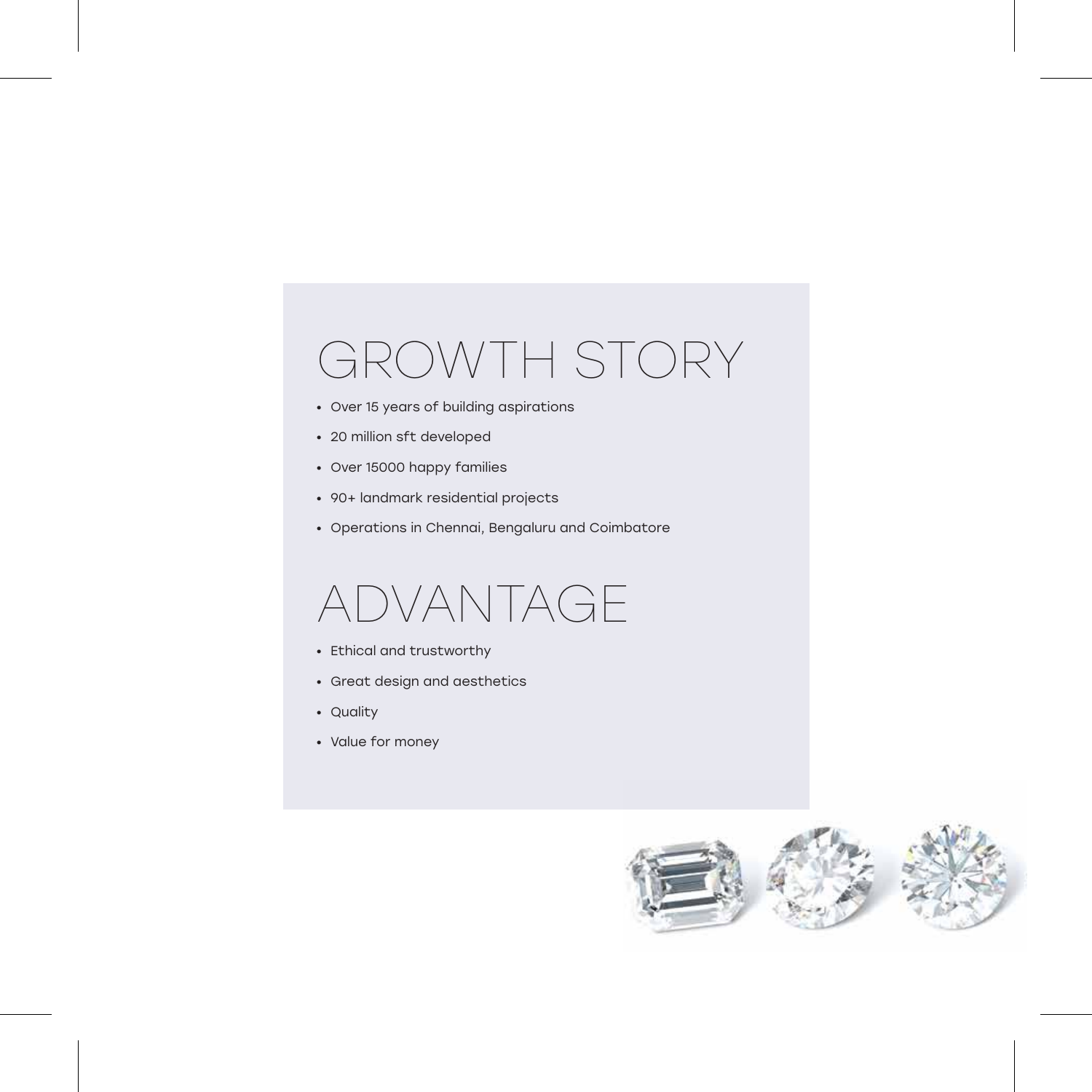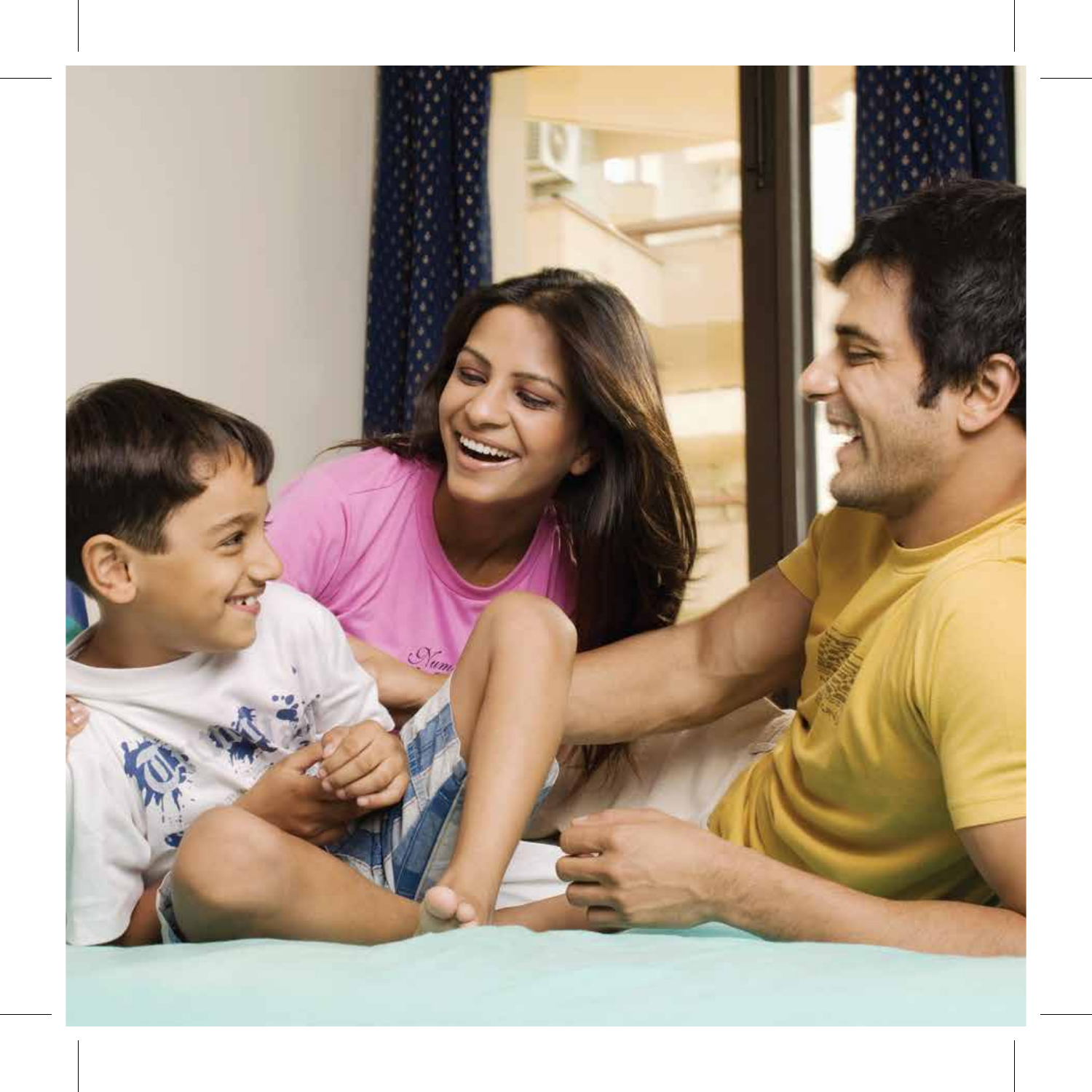

## VALUES

- Promise of quality
- Integrity and fairness
- Mutual respect
- Care for society
- Transparency
- Passion for excellence

#### DNA

- Belief
- Aggressive growth
- Innovation
- Fairness
- Passion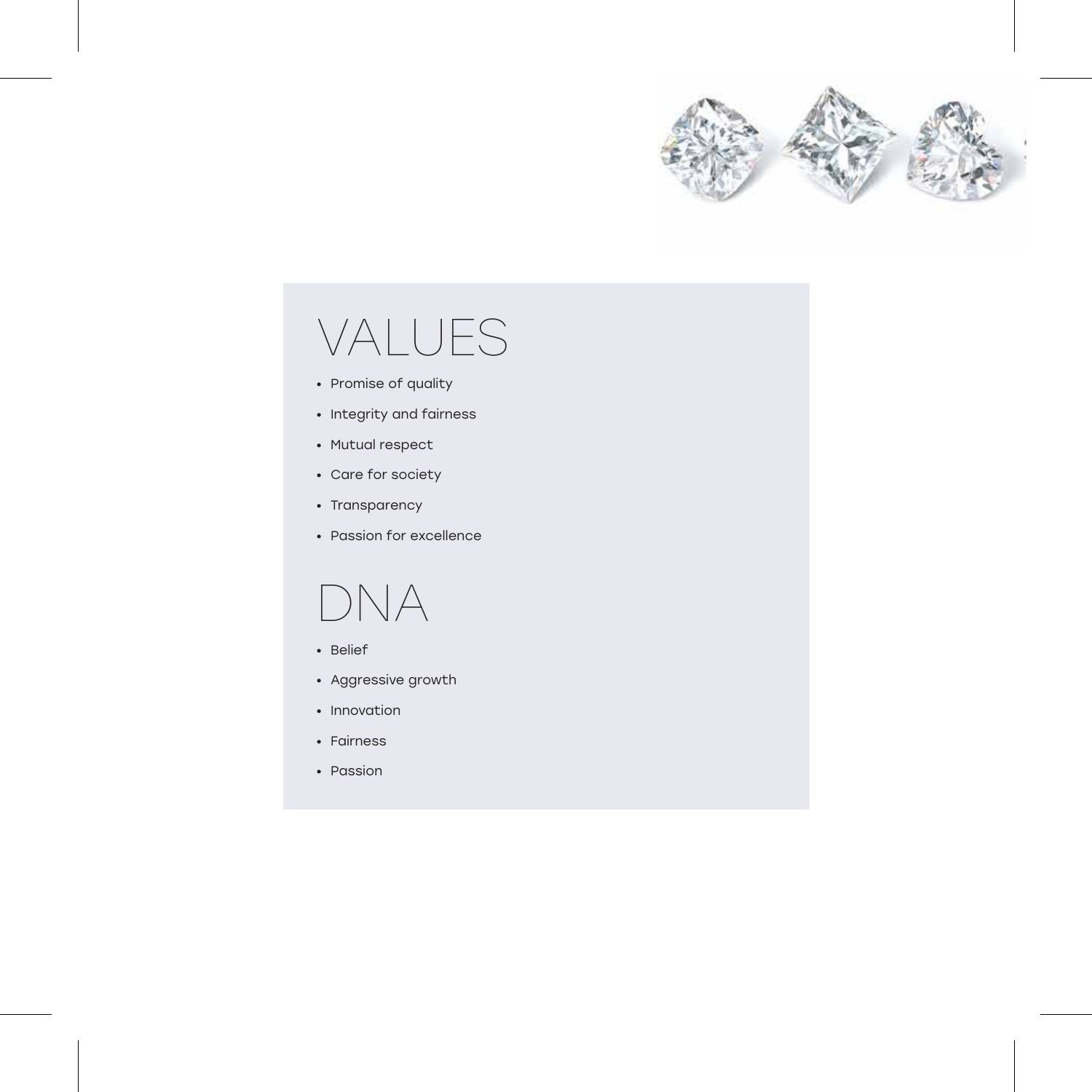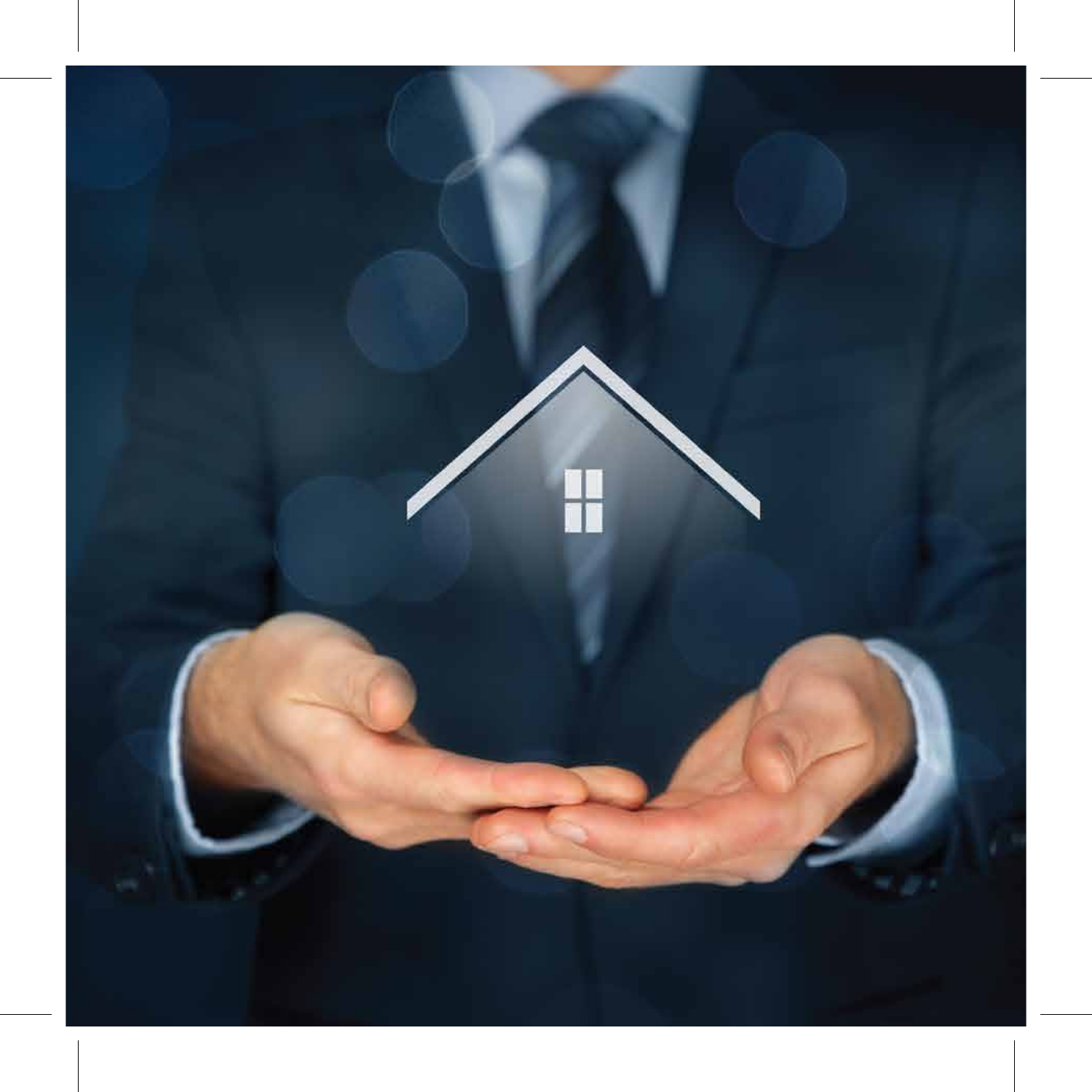# COMPANY STATISTICS